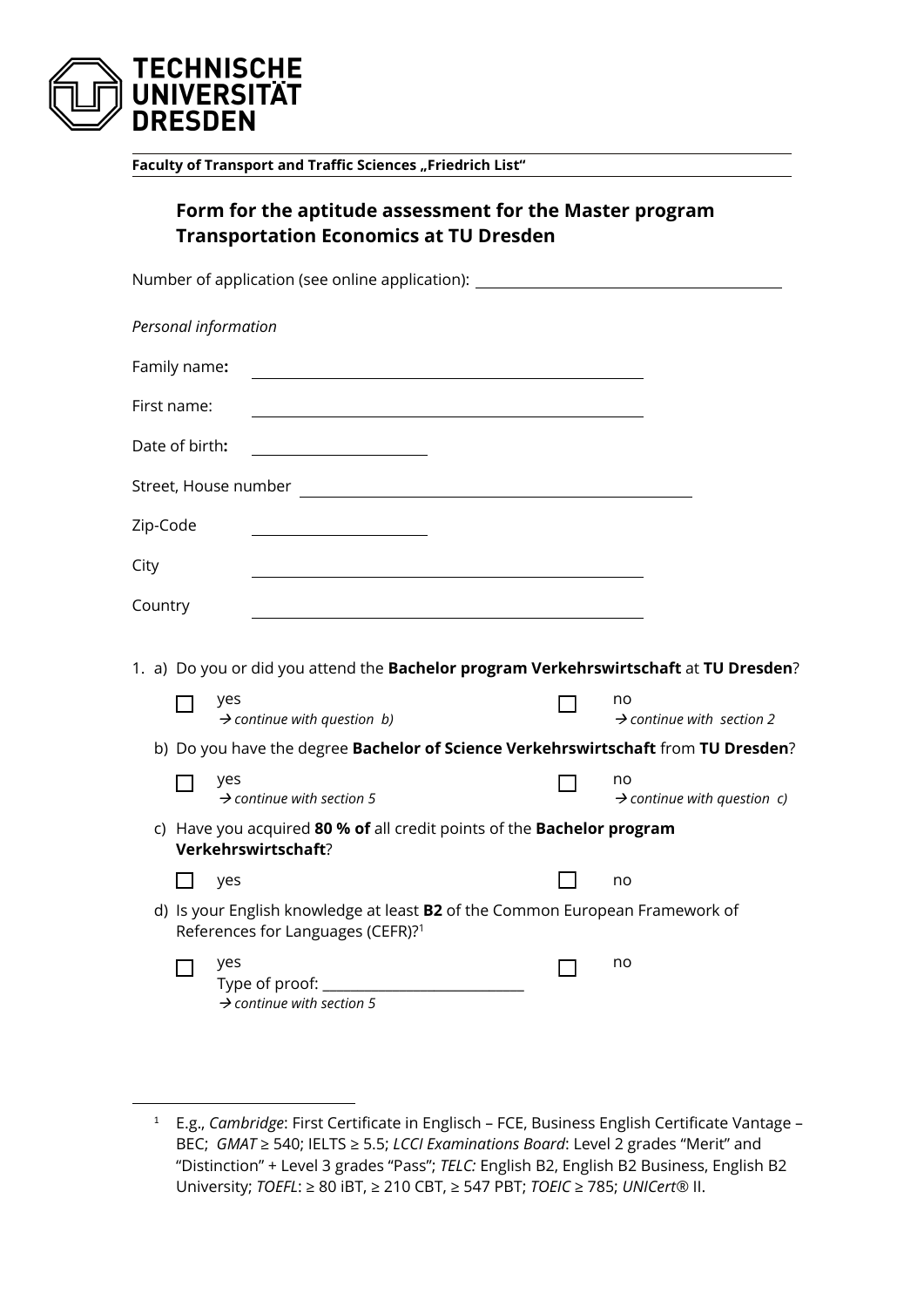|                                                                                           | 2. a) Do you have a University degree or a degree from an officially recognized                                                                                                                                                         |                     |     |                                                               |                                                                                                                                                                     |  |                                                                                             |  |  |  |  |
|-------------------------------------------------------------------------------------------|-----------------------------------------------------------------------------------------------------------------------------------------------------------------------------------------------------------------------------------------|---------------------|-----|---------------------------------------------------------------|---------------------------------------------------------------------------------------------------------------------------------------------------------------------|--|---------------------------------------------------------------------------------------------|--|--|--|--|
| Federal Republic of Germany acknowledges?                                                 |                                                                                                                                                                                                                                         |                     |     |                                                               | Berufsakademie in transport economics, economics, business administration,<br>management, MINT (mathematics, informatics, natural sciences, or technology) that the |  |                                                                                             |  |  |  |  |
|                                                                                           |                                                                                                                                                                                                                                         |                     | yes | Study field:<br>$\rightarrow$ continue with section 3         |                                                                                                                                                                     |  | no<br>$\rightarrow$ continue with question b)                                               |  |  |  |  |
| b) Have you acquired 80% of the requested credit points of your current study<br>program? |                                                                                                                                                                                                                                         |                     |     |                                                               |                                                                                                                                                                     |  |                                                                                             |  |  |  |  |
|                                                                                           |                                                                                                                                                                                                                                         |                     | yes |                                                               |                                                                                                                                                                     |  | no                                                                                          |  |  |  |  |
|                                                                                           |                                                                                                                                                                                                                                         |                     |     | References for Languages (CEFR) <sup>2</sup>                  | c) Is your English knowledge at least <b>B2</b> of the Common European Framework of                                                                                 |  |                                                                                             |  |  |  |  |
|                                                                                           |                                                                                                                                                                                                                                         |                     | yes |                                                               |                                                                                                                                                                     |  | no                                                                                          |  |  |  |  |
|                                                                                           | 3. Have you acquired at least 60 credit points <sup>3</sup> in the fields of business, economics, or<br>quantitative methods (Mathematics, Statistics, Econometrics, Operations Research,<br>Programming, Informatics, Data Analytics)? |                     |     |                                                               |                                                                                                                                                                     |  |                                                                                             |  |  |  |  |
|                                                                                           |                                                                                                                                                                                                                                         |                     |     | yes                                                           |                                                                                                                                                                     |  | no                                                                                          |  |  |  |  |
|                                                                                           |                                                                                                                                                                                                                                         |                     |     |                                                               | Have you acquired at least 60 credits <sup>1</sup> according to the following allocation? <sup>4</sup>                                                              |  |                                                                                             |  |  |  |  |
|                                                                                           |                                                                                                                                                                                                                                         |                     |     | a) Business Administration                                    |                                                                                                                                                                     |  |                                                                                             |  |  |  |  |
|                                                                                           |                                                                                                                                                                                                                                         |                     |     | 15 or more credit points                                      |                                                                                                                                                                     |  | 10 and more, but less than<br>15 credit points                                              |  |  |  |  |
|                                                                                           |                                                                                                                                                                                                                                         |                     |     | less than 5 credit points                                     |                                                                                                                                                                     |  | 5 and more, but less than<br>10 credit points                                               |  |  |  |  |
|                                                                                           |                                                                                                                                                                                                                                         | b) <b>Economics</b> |     |                                                               |                                                                                                                                                                     |  |                                                                                             |  |  |  |  |
|                                                                                           |                                                                                                                                                                                                                                         |                     |     | 15 or more credits                                            |                                                                                                                                                                     |  | 10 or more, but less than<br>15 credit points                                               |  |  |  |  |
|                                                                                           |                                                                                                                                                                                                                                         |                     |     | less than 10 credits                                          |                                                                                                                                                                     |  |                                                                                             |  |  |  |  |
|                                                                                           |                                                                                                                                                                                                                                         |                     |     | Programming, Informatics)                                     |                                                                                                                                                                     |  | c) <b>Quantitative methods</b> (Mathematics, Statistics, Econometrics, Operations Research, |  |  |  |  |
|                                                                                           |                                                                                                                                                                                                                                         |                     |     | between 15 and 30 credit points<br>less than 15 credit points |                                                                                                                                                                     |  | more than 30 credits points                                                                 |  |  |  |  |
|                                                                                           |                                                                                                                                                                                                                                         |                     |     |                                                               |                                                                                                                                                                     |  |                                                                                             |  |  |  |  |

<sup>2</sup> E.g., *Cambridge*: First Certificate in Englisch – FCE, Business English Certificate Vantage – BEC; *GMAT* ≥ 540; IELTS ≥ 5.5; *LCCI Examinations Board*: Level 2 grades "Merit" and "Distinction" + Level 3 grades "Pass"; *TELC:* English B2, English B2 Business, English B2 University; *TOEFL*: ≥ 80 iBT, ≥ 210 CBT, ≥ 547 PBT; *TOEIC* ≥ 785; *UNICert®* II.

1

- $3$  60 credit points is equivalent to a full year of study according to ECTS (European Credit Transfer and Accumulation System). We convert your credit points into ECTS credits.
- <sup>4</sup> If you have more than 30 credits in Quantitative Methods, required credit points in Business Administration can be reduced to a minimum of 5 credit points and in Economics to a minimum of 10 credit points, provided you achieve on aggregate 60 credit points in all three fields.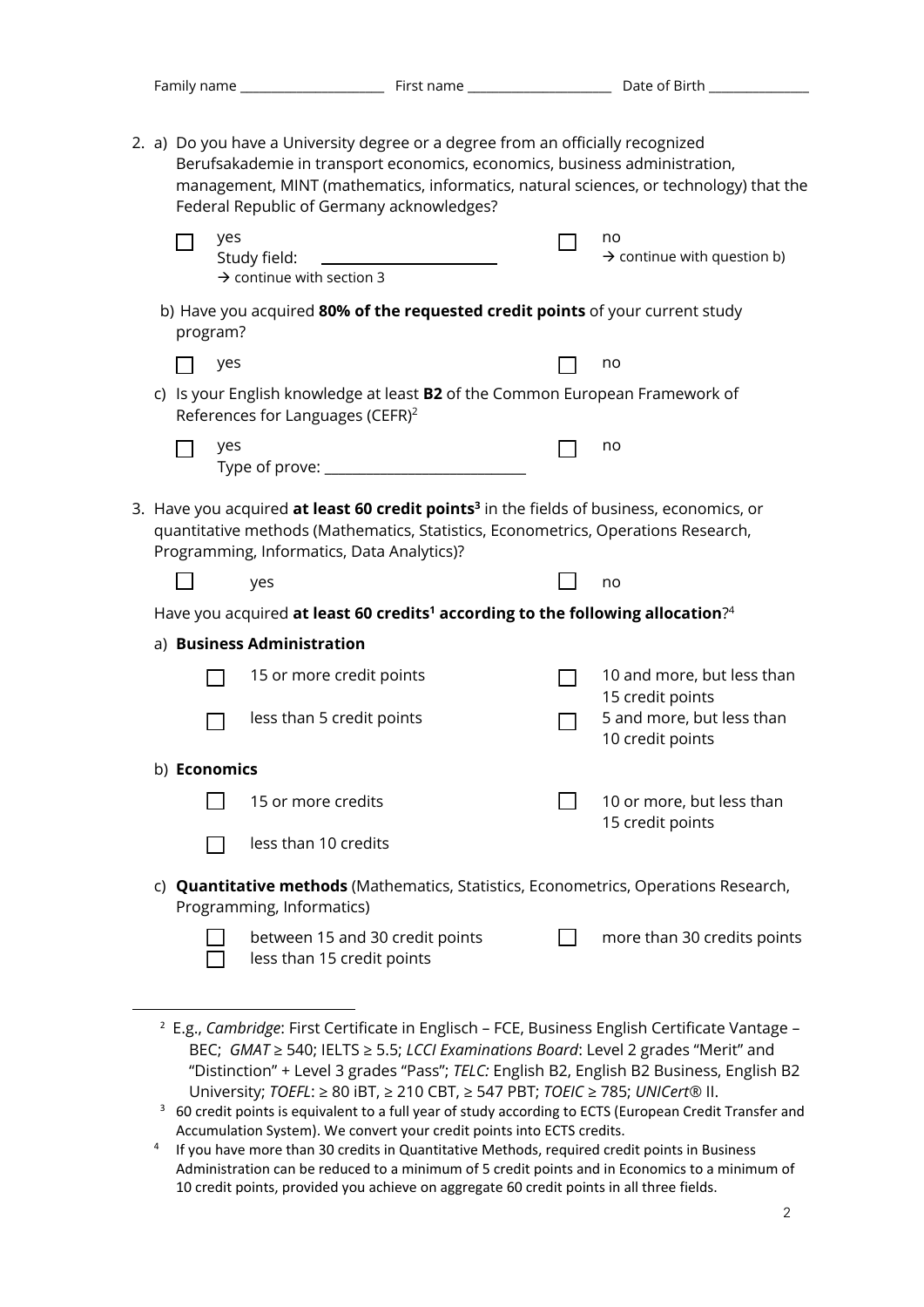4. **Documents you have to submit if you have answered sections 2 – 3.** 

**Please mark and attach**

|  | r i <del>c</del> asc IIIai Nailu attauli                                                                                                                                                   |    |  |                                                                                                                                                                         |  |  |  |  |
|--|--------------------------------------------------------------------------------------------------------------------------------------------------------------------------------------------|----|--|-------------------------------------------------------------------------------------------------------------------------------------------------------------------------|--|--|--|--|
|  | <b>Appendix 1</b> – Business Administration – is filled an attached<br>Appendix 2 - Economics - is filled an attached<br><b>Appendix 3</b> – Quantitative Methods – is filled and attached |    |  |                                                                                                                                                                         |  |  |  |  |
|  | My degree's<br>Certificate/Diploma is<br>attached, and I have numbered<br>modules in the certificate (see<br>column F in appendices 1-3).                                                  | or |  | I have attached a <b>certificate</b> from the<br>Examination Office that I have achieved<br>at least 80 % of the credit points<br>required in my current program<br>and |  |  |  |  |
|  |                                                                                                                                                                                            |    |  | I have attached a certificate on my<br>current average mark, issued by the<br><b>Examination Office.</b>                                                                |  |  |  |  |
|  |                                                                                                                                                                                            |    |  | and                                                                                                                                                                     |  |  |  |  |
|  |                                                                                                                                                                                            |    |  | I have attached a list of modules and<br>marks achieved with numbered modules<br>(see column F in den appendices 1-3).                                                  |  |  |  |  |
|  | The prove of my English knowledge of at least B2 of the Common European<br>Framework of References for Languages is attached.                                                              |    |  |                                                                                                                                                                         |  |  |  |  |
|  | 5. Graduates/students of the Bachelor Verkehrswirtschaft at TU Dresden:                                                                                                                    |    |  |                                                                                                                                                                         |  |  |  |  |
|  | Required documents. Please mark and attach                                                                                                                                                 |    |  |                                                                                                                                                                         |  |  |  |  |
|  | The <b>Bachelor Diploma</b> of my<br>degree is attached.                                                                                                                                   | or |  | I have attached a <b>certificate</b> from the<br>Examination Office that I have achieved<br>at least 80 % of the credit points<br>required in my current program.       |  |  |  |  |
|  |                                                                                                                                                                                            |    |  | and<br>I have attached a certificate on my<br>current average mark, issued by the<br><b>Examination Office.</b>                                                         |  |  |  |  |
|  | The prove of my English knowledge of at least B2 of the Common European<br>Framework of References for Languages is attached.                                                              |    |  |                                                                                                                                                                         |  |  |  |  |

**I certify that I have truthfully answered all questions.** 

Location, date **Signature** Signature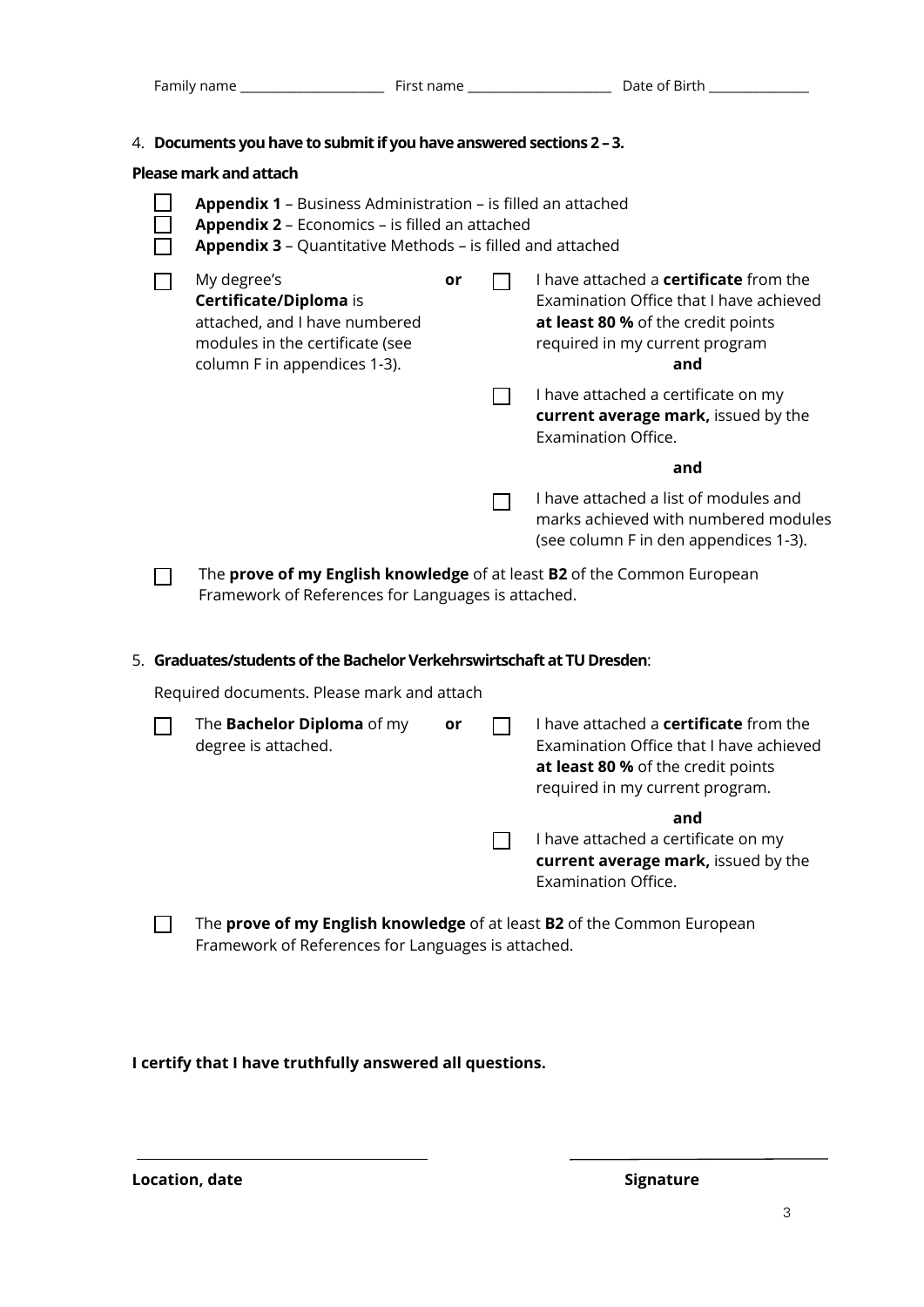## Please enter your **study achievements** (finished modules) in the field of **Business Administration**

|        |                                                | <b>Column B</b>  | Column C          | Column D               |      |                          |
|--------|------------------------------------------------|------------------|-------------------|------------------------|------|--------------------------|
|        | Study achievement<br>(Business Administration) |                  |                   | Acquired credit points |      |                          |
| Module | Name of course                                 | Credit<br>points | Hours<br>per week | Hours<br>per term      | Mark | ber on my<br>certificate |
|        |                                                |                  |                   |                        |      |                          |
|        |                                                |                  |                   |                        |      |                          |
|        |                                                |                  |                   |                        |      |                          |
|        |                                                |                  |                   |                        |      |                          |
|        |                                                |                  |                   |                        |      |                          |
|        |                                                |                  |                   |                        |      |                          |
|        |                                                |                  |                   |                        |      |                          |
|        |                                                |                  |                   |                        |      |                          |
|        |                                                |                  |                   |                        |      |                          |
|        |                                                |                  |                   |                        |      |                          |
|        |                                                |                  |                   |                        |      |                          |
|        |                                                |                  |                   |                        |      |                          |
|        |                                                |                  |                   |                        |      |                          |
|        |                                                |                  |                   |                        |      |                          |
|        |                                                |                  |                   |                        |      |                          |
|        |                                                |                  |                   |                        |      |                          |
|        |                                                |                  |                   |                        |      |                          |
|        |                                                |                  |                   |                        |      |                          |
|        |                                                |                  |                   |                        |      |                          |
|        |                                                |                  |                   |                        |      |                          |

*Notes* 

*Column A:* Names of the module and the linked courses.

**Column B:** Please, enter the credit points, weekly course hours, and course hours per term.

*Column C:* Mark (grade) of the module or achievement.

*Column D:* Please, number the module/achievement in your certificate.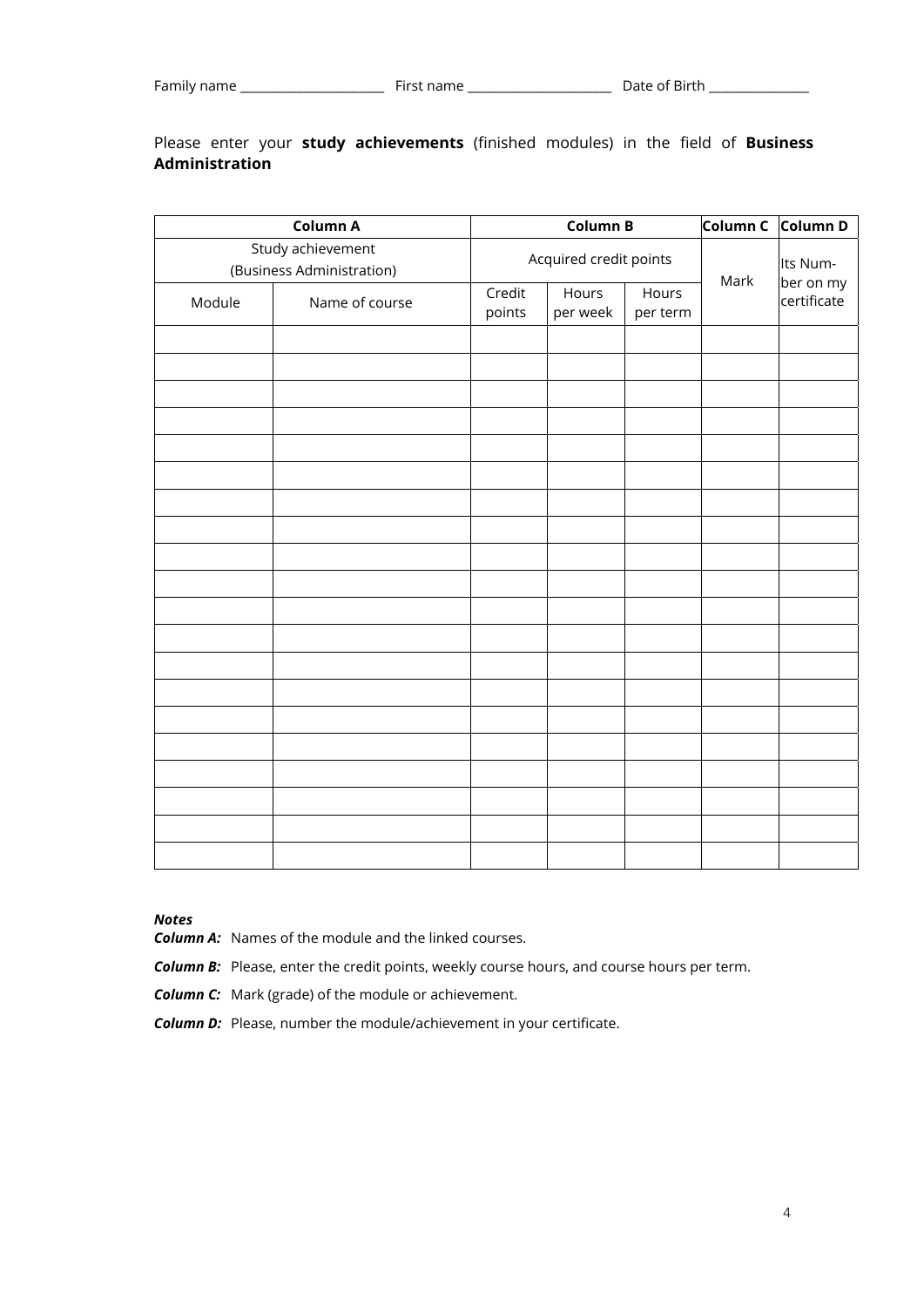|                   |                        | <b>Column B</b>  | Column C          | Column D          |          |                          |
|-------------------|------------------------|------------------|-------------------|-------------------|----------|--------------------------|
| Study achievement | Acquired credit points |                  |                   | Mark              | Its num- |                          |
| Module            | Name of course         | Credit<br>points | Hours<br>per week | Hours<br>per term |          | ber on my<br>certificate |
|                   |                        |                  |                   |                   |          |                          |
|                   |                        |                  |                   |                   |          |                          |
|                   |                        |                  |                   |                   |          |                          |
|                   |                        |                  |                   |                   |          |                          |
|                   |                        |                  |                   |                   |          |                          |
|                   |                        |                  |                   |                   |          |                          |
|                   |                        |                  |                   |                   |          |                          |
|                   |                        |                  |                   |                   |          |                          |
|                   |                        |                  |                   |                   |          |                          |
|                   |                        |                  |                   |                   |          |                          |
|                   |                        |                  |                   |                   |          |                          |
|                   |                        |                  |                   |                   |          |                          |
|                   |                        |                  |                   |                   |          |                          |
|                   |                        |                  |                   |                   |          |                          |
|                   |                        |                  |                   |                   |          |                          |

## Please enter your **study achievements** (finished modules) in the field of **Economics**.

## *Notes*

*Column A:* Names of the module and the linked courses.

**Column B:** Please, enter the credit points, weekly course hours, and course hours per term.

*Column C:* Mark (grade) of the module or achievement.

 *Column D:* Please, number the module/achievement in your certificate.